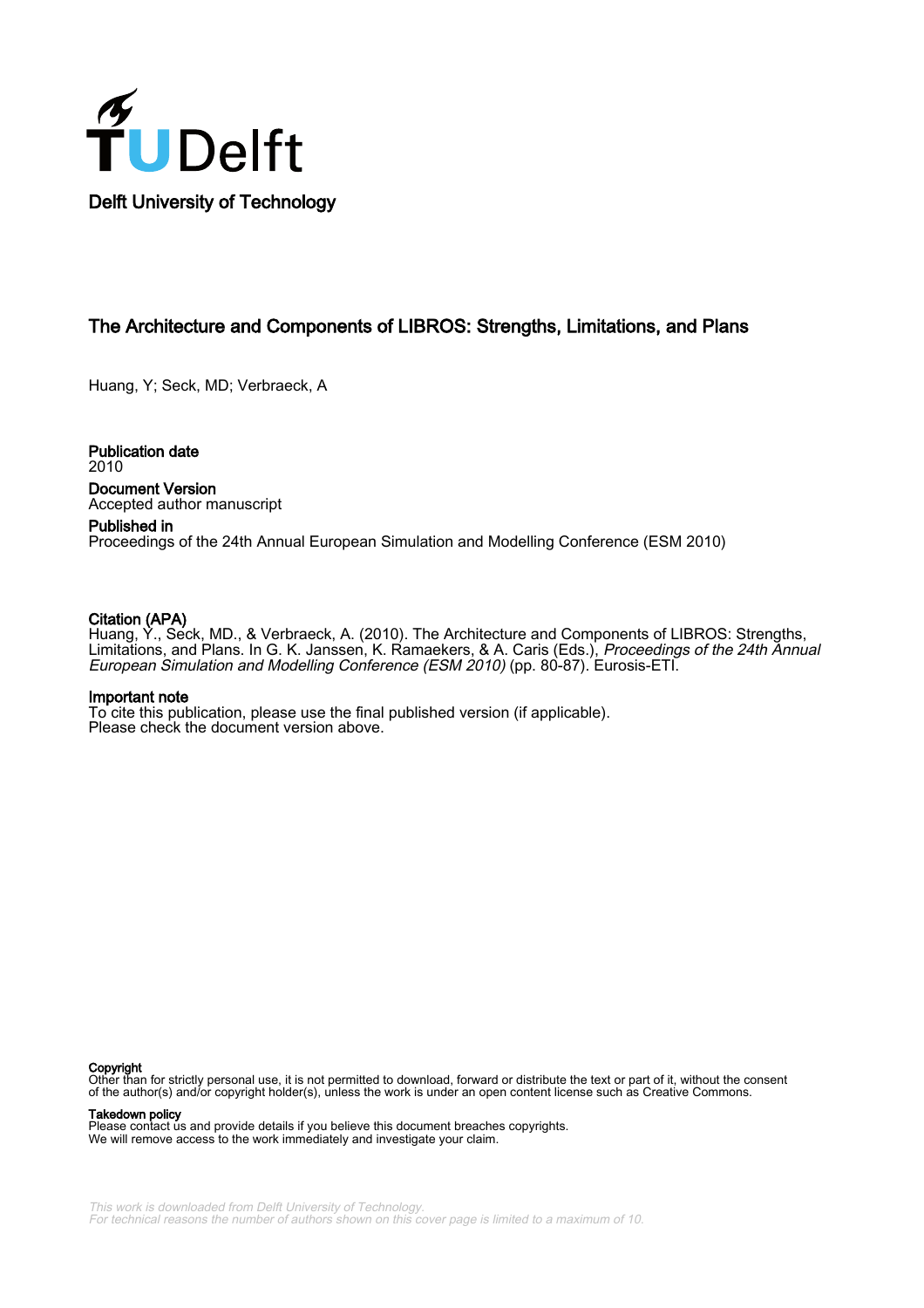# THE ARCHITECTURE AND COMPONENTS OF LIBROS: STRENGTHS, LIMITATIONS, AND PLANS

Yilin Huang, Mamadou D. Seck and Alexander Verbraeck Systems Engineering Group Faculty of Technology, Policy and Management Delft University of Technology PO Box 5015, NL-2600GA Delft The Netherlands E-mail: {y.huang,m.d.seck,a.verbraeck}@tudelft.nl

#### **KEYWORDS**

Railway Simulation, Simulation Library

## ABSTRACT

Railway systems have long life spans, during which changes take place that lead to new issues to study. These changes can ask for the construction or alteration of simulation models for an analysis of the rail system. LIBROS is an open source java package that supports distributed microscopic multi-formalism simulation of heavy and light rail operations. Since its development, the library has been applied for simulations that successfully assisted decision making for the rail infrastructures design in a couple of projects. Each project focused on one specific part of a rail-based network. During the past year, LIBROS has been updated and extended as new simulation requirements emerged. This paper addresses the strengths and limitations of LI-BROS by discussing its structural design, model components, functionality, and applications. Further research of using the DEVS formalism in LIBROS is proposed to transform the library for the future challenges of railbased network design and simulation.

## INTRODUCTION

Rail transport, as one of the major forms of public transport, plays a vital role that affects our daily life (Button and Hensher, 2001). In order to increase public transport's share compared to private transport modes and to maintain and improve its competitiveness, more reliable services should be offered (Tahmassseby, 2009). Modeling and simulation of transport systems have had important developments since the mid 1970s, and now received better recognition by transport designers in decision support (Ortzar and Willumsen, 2001). A microscopic rail network model is deemed not only suitable, but also mandatory, for exact running time calculation, timetable construction, and conflict detection and resolution (Hansen and Pachl, 2008). For large and complex rail-based networks, the planning and design of

the infrastructure and operation are cumbersome and time-consuming; so is the modeling of the networks. Inevitably, working with complex infrastructure networks (total or partial) increasingly becomes a standard approach (Hansen and Pachl, 2008). A medium sized urban light rail operation, for example, may already concern a dozen lines and hundreds of vehicles and stops. A typical microscopic model contains all tracks of the routes, which have to be modeled at a high resolution at stations and junctions where two or more routes converge, diverge or cross-over. Each rail-based network is unique in terms of its technical specifications and available services (Ho et al., 2002). Different aspects of a network, such as the infrastructure, signaling control, and timetables at various locations and/or time periods, are full of variety. This further increases the complexity of rail-based network modeling. Moreover, because of the inherent long life span of rail infrastructure and services, new issues and questions often come up during the lifetime of the infrastructure. Many of these are about improving or at least maintaining the quality of service after the changes, e.g. by the adaptation of timetables, acquiring new equipment, and infrastructure changes and alterations. As such, model construction and reconstruction of rail-based networks particularly require flexible model composition and configuration in order to enhance reusability and reduce time and human resource investment in this regard.

LIBROS (Library for Rail Operations Simulation) is an open source java package that supports distributed microscopic multi-formalism simulation of heavy and light rail operations. It is designed for development of rail simulation models. The library development started at the request of HTM (The Urban Public Transport, The Hague, The Netherlands), as the rail simulation tools in existence could not meet the specific needs of urban tramway and light rail operation design. Since then LI-BROS has been applied for simulations that successfully assist decision making for the design of rail-based infrastructures in a number of projects (Kanacilo and Verbraeck, 2006, 2007; Kanacilo and Oort, 2008; Huang et al., 2010). Each project focused on one specific part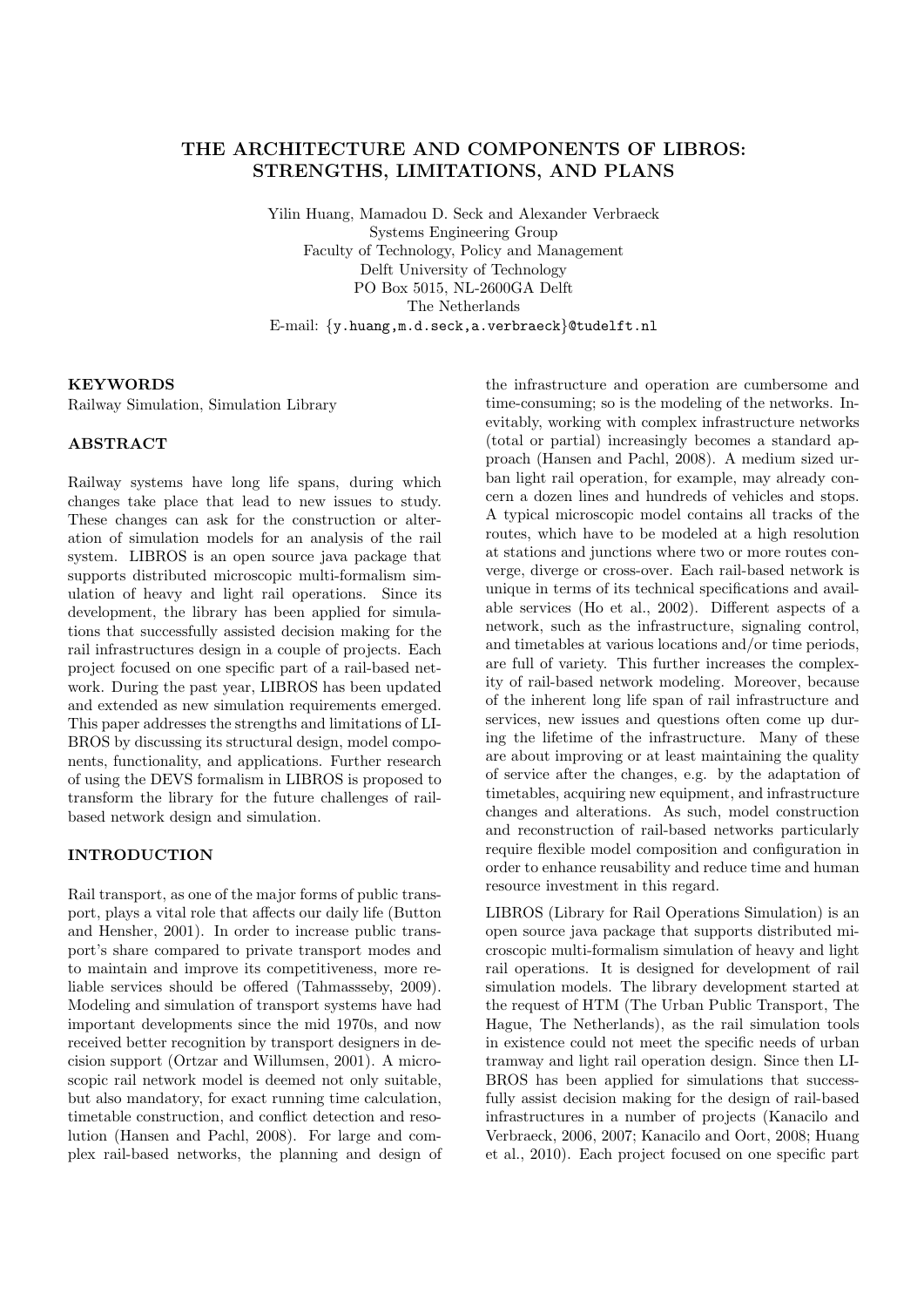of an urban tramway and light rail network, e.g. the modeling and analysis of a crossing where the infrastructure would be extended and design alternatives should be evaluated and compared. The results show that LI-BROS is suitable to help forecast the operations, and it enables prediction of the quality of service of a certain urban rail infrastructure configuration (Kanacilo and Oort, 2008). This paper addresses the strengths and limitations of LIBROS. Its structure design, model components, functionality, and applications are discussed in relation with the strengths and limitations. LIBROS' underlying simulation environment DSOL (Distributed Simulation Object Library) (Jacobs, 2005) is briefly explained. Recent research (Seck and Verbraeck, 2009) added the DEVS (Discrete Event System Specification) formalism to DSOL which could facilitate the building and simulation of DEVS models for LIBROS. This would especially benefit LIBROS in terms of modularity and providing a hierarchical structure of model components. Given the challenges and the complexity of network simulation for rail infrastructure, an extension of LIBROS with the DEVS formalism is one of the main additions planned.

The remainder of this paper is organized as follows. In the next section, the motivation of developing the LI-BROS simulation tool is explained. It is followed by a description of how rail simulations can be carried out with LIBROS. Some encountered challenges are stated. Section 4 describes DSOL and DEVS, and how DEVS-DSOL would benefit LIBROS. In Section 5, the architecture and main components of LIBROS are discussed, as well as some opportunities for enhancements of the simulation library.

# THE NEED FOR LIBROS

In the field of rail transport network planning and design (or transport in general), a number of simulation tools have been developed, e.g. simulation models of stations or terminals (Carey and Lockwood, 1995; Carey and Carville, 2002, 2003; Rizzoli et al., 2002), and train network simulators, such as Simon/TTS (Wahlborg, 1996), TOPSim (Sandblad et al., 2000), SIMONE (Middelkoop and Bouwman, 2001), OpenTrack (Nash and Huerlimann, 2004), VirtuOS (Kavicka and Klima, 2000), Rail-Sys (Bendfeldt et al., 2000), UX-SIMU (Kaas, 2000), Multi-train simulator (Ho et al., 2002), SimMETRO (Koutsopoulos and Wang, 2007).

The motivation of developing a new rail-based simulation tool is multi-faceted. First, many railway models and simulators are designed to assess a limited number of aspects (e.g. timetabling, signaling control) of rail operations or to study a particular part (e.g. a station, a junction) of the rail network (Ho et al., 2002). It is impractical to carry out various studies with different simulation tools. Some models have a high abstraction level (Vromans et al., 2006), which may cause a significant

difference between model outcomes and real operations on a lower abstraction level (Ferreira, 1997). Although rail operations can be decomposed into different aspects, all should be taken into consideration in a self-contained simulation package for analyzing the rail network on the micro level (Krueger et al., 2000). Second, very few simulation tools support tramway or light rail operations. To the authors' knowledge, one of the few is RailSys (Rudolph, 2000). In comparison with heavy rail operations, many differences occur when simulating light rail operations. Heavy rail vehicles drive in signalled blocks, while light rail vehicles also "drive on sight" (Overton, 1989). Given the large number of cities with metro and tramway systems, there is a growing need for tools that specifically aim at light rail simulation. Third, tools designed for diverse transport agencies are very specific to individual agencies' needs, often making the tools less suitable for other agencies or transport operators. This asks for generic tools that can be applied for different situations and allow for analysis from different viewpoints. Fourth, commercial rail simulators generally have good performance, but they raise proprietary issues. Concerning inter-operability, they are difficult to be modified or linked with other tools or information systems such as databases or GIS (Kanacilo and Verbraeck, 2006). Cost is obviously another concern. The research team thus decided to develop an open

source rail simulation library. On the one hand, it is tailored for light rail simulation, considering the combined impact of different aspects of the infrastructure design in one self-contained simulation package. On the other hand efforts are taken to make the library also suitable for heavy rail simulation. The fact that LI-BROS is developed as an open-source project provides a unique possibility to improve the package, and adds flexibility for further research. The package is available for any party to conduct research.

# RAIL SIMULATION WITH LIBROS

The use of LIBROS is straightforward, as shown in Fig. 1. Users need to specify the simulation model and its parameters in XML format. They can define the rail infrastructure, control measures, timetables, and change options such as if animation and data visualization are needed. The model generator of LIBROS verifies the XML input, then creates and initializes the simulation model using the available model components in the package. If needed, other data sources such as timetables or GIS maps can be added. Experiments are generated according to the user configuration. In the model, the vehicle movement is simulated continuously and the other components such as the traffic lights and switches are simulated using event scheduling. The results can be animated, plotted, and (t-v, t-x, x-v) graphs are generated. Data files recording the vehicle movements, waiting times, etc., are generated and categorized.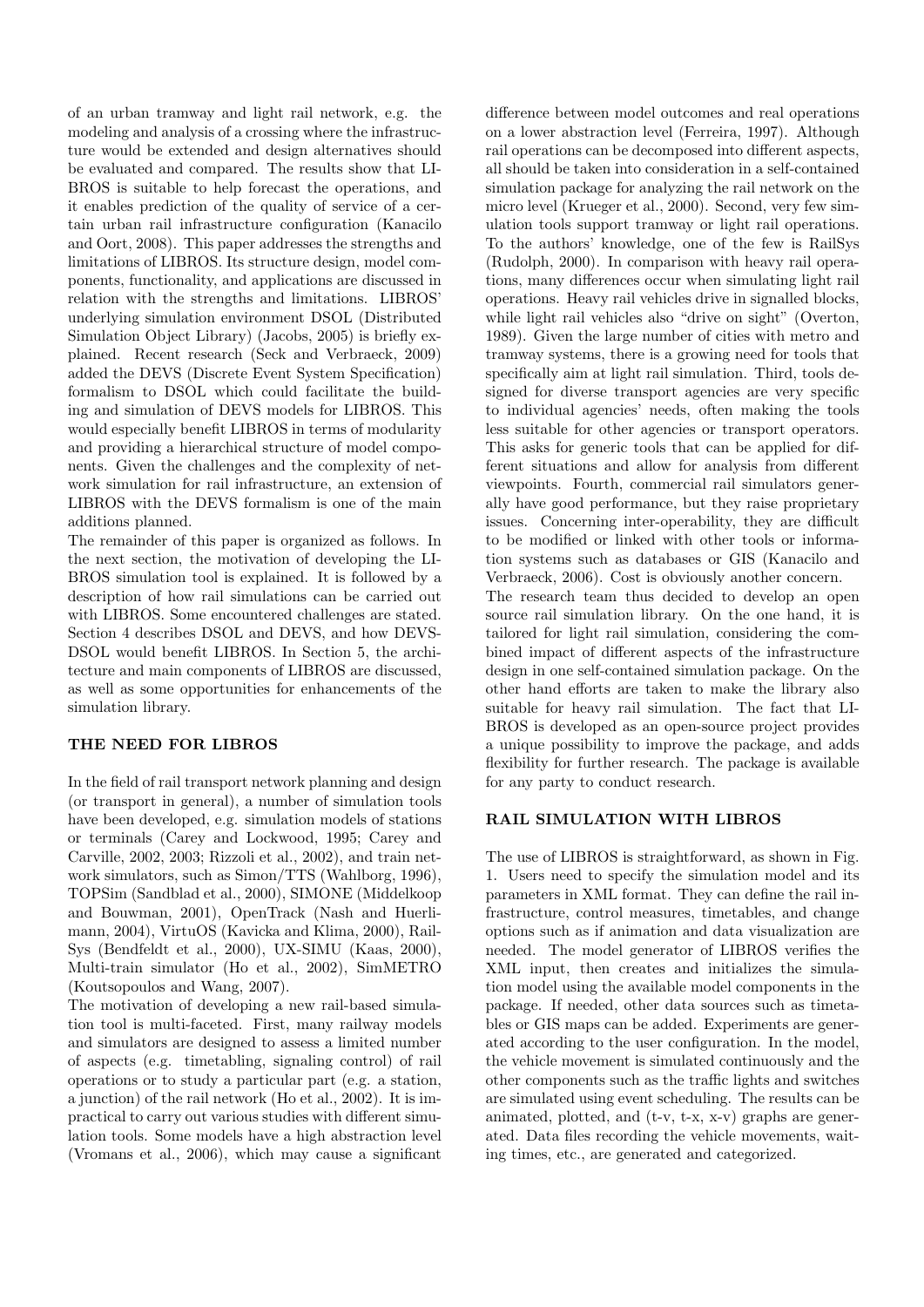

Figure 1: Rail Simulation with LIBROS

As stated earlier, LIBROS has been used in a number of projects that showed good results. Some challenges we encountered include the following. For example, the infrastructure configuration is XML-based, making the task difficult for non-experts. Here a GUI could help by providing drag-and-drop model components which has become quite common in commercial simulation tools. Modeling by means of drag-and-drop requires the relation between model components to be cut-and-dried. The DEVS formalism (Zeigler et al., 2000) provides a modeling theory of such modularity and hierarchical structure which the LIBROS model lacks. Some transformation of the library is therefore desired. The DEVS formalism could also benefit the library design in terms of information exchange between the components and model state saving. These issues are discussed in relation with the library design in the following sections.

#### DSOL AND DEVS

LIBROS is built as an extension of DSOL (Jacobs, 2005), an open source java simulation library that supports discrete and continuous formalisms, and provides generic simulation services such as various simulators, specification of experiments, event scheduling, and probability distributions. As a recent development (Seck and Verbraeck, 2009), DSOL ES-DEVS implements the parallel DEVS formalism on top of the DSOL library. DEVS (Zeigler et al., 2000) is a modeling and simulation formalism that allows for formal specifications of systems. Two levels of specifications are possible. The atomic DEVS formalism consists of (input/output/state) sets, and functions on the sets allowing complete and unambiguous specification of systems according to the discrete event abstraction. The coupled formalism consists of input, output, components (either atomic or coupled), and coupling relation sets. Along with the formalism, modularity is guaranteed and the closure under coupling property (Zeigler et al., 2000) allows for the construction of hierarchical models. The ES-DEVS simulation protocol is based on the eventscheduling worldview wherein executions of the internal transition function are scheduled according to the specified time advance function and unscheduled at the reception of external events. The ES-DEVS implementation strictly follows the DEVS formal specification, and the



Figure 2: The LIBROS Architecture

separation of concerns between models and simulators is respected. Dynamic structure DEVS is also implemented so that components and coupling relations can be added and removed dynamically during simulation runtime. This feature can be especially useful in dynamic systems such as transport systems in general and rail transport in particular, where the relations between the simulation components (e.g. a vehicle and a traffic light) are temporary and subject to change.

## THE LIBROS SIMULATION LIBRARY

In the development process of LIBROS, an effort is made to overcome the issues addressed in Sect. and to design, develop and test a component-based, looselycoupled rail simulation package. LIBROS uses part of the DSOL services, and extends them to define more rail specific simulation components. Fig. 2 illustrates a simplified component view of its architecture. The library contains two major groups of components: those that form the building blocks of the simulation model, which is the core of LIBROS; and those that offer peripheral simulation services such as parsing model definition files, generating statistics, animation, and outputs. The rail model structure can be divided into two layers. The first layer is a collection of the physical model components.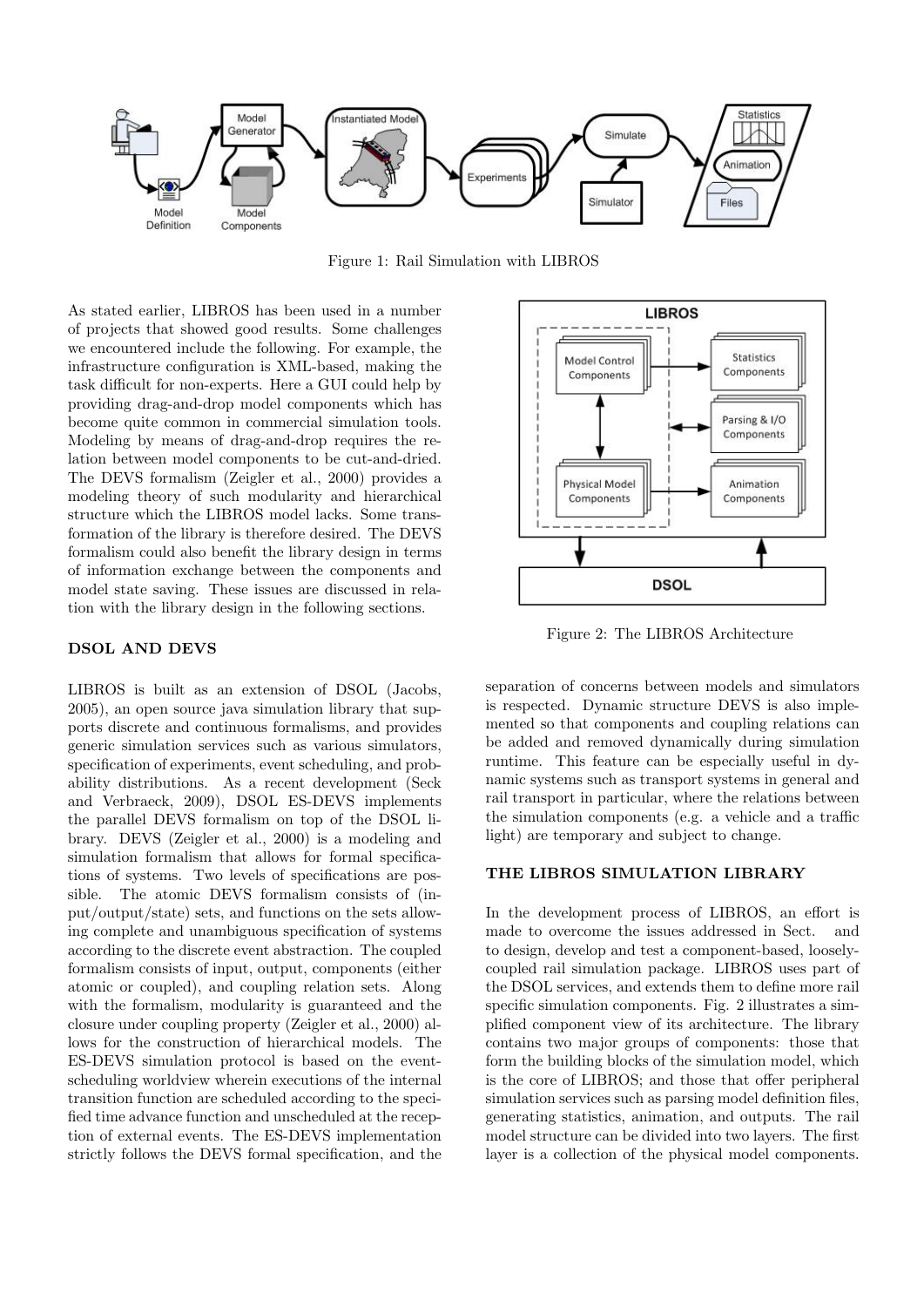Most of them represent the (physical) rail and road infrastructure elements, such as tracks, stations, vehicles and intersections. But there can also be some virtual elements needed by the simulation, e.g., the locations where vehicles enter and exit the (simulation) system, or where data shall be collected for statistics. Instantiation of a model component creates the representation of a physical or virtual element and its initial state. The second layer is composed of the model control components, which define the control logic (i.e. state transition) of the physical model components in the first layer. The control logic can be rule-based or dependent on the interactions between different model components, e.g. the rules that define how several traffic lights shall coordinate their signals, how priorities are given to vehicles at junctions, the acceleration or deceleration of a vehicle according to the speed limits or based on obstacles. The separation of physical model and model control components simplifies the setup by which a physical model component can implement different model control strategies. A traffic light, for example, may have fixed time intervals for signal changes, or change signals depending on the traffic conditions. In this way, components can be easily extended and updated. The communications between different model components are also handled by the model control components using the publish-subscribe interaction scheme, which is discussed later. LIBROS provides XML schema for model configurations. The XML definition is parsed and verified by the input (processing) components, which then creates models and simulation replications. A physical model or model control component is associated with one or more statistics components or animation components (if needed). The statistics components collect important model states, and generate graphs of the key performance indicators for the rail network operation. The animation components are able to plot GIS data as background maps, and display the signalling changes, vehicle movements, etc. Output components generate and save the simulation results including graphs. Fig. 3 shows a simplified diagram of the model components. (Some interfaces and classes are omitted for clarity.) As mentioned earlier, the model structure has a physical layer and a control layer.

## Infrastructure Modeling

An accurate infrastructure model is important for rail simulation, as it is the basis for all calculations. In LI-BROS, a combination of link-oriented and node-oriented approaches is chosen, as both have advantages and disadvantages (Hansen and Pachl, 2008). A rail network is a directed graph  $N = (V, T)$  following Bang-Jensen and Gutin  $(2009)$ . *V* is a set of vertices (or *nodes*). *T* is a set of directed track segments (or tracks). Each track is an ordered pair of distinct nodes (i.e. the two ends of the rail axis). The location (real world coor-



Figure 3: Overview of the LIBROS Components

dinates) of a track is saved in its starting and ending nodes. A rail switch is located at a node  $v \in V$  with an out-degree  $d_N^-(v) = 2$ . A (switch) node contains information of which direction (i.e. the next track) a vehicle shall move to. The position of the other infrastructure elements (e.g. stops, traffic lights, sensors, speed limits) are saved in association with tracks. The progression is defined as the distance between the element and the starting node of the track.

Strengths: The infrastructure model is microscopic. This enables precise calculation of running times and evaluation of control strategies. High quality animation is possible; an example is shown in Fig. 4.

Limitations: The infrastructure configuration is timeconsuming. Each node is defined by coordinates. Track lengths are calculated by end nodes and curvatures. Detailed geographical data are required for model setup.

Plans: The model should allow for simpler track definition, e.g. with only lengths and speed limits. This will reduce the complexity of the infrastructure configuration. Methods can be added for track information refinement if more detailed visualization of the infrastructure is desired.

#### Block System Modeling

In railway control, a block system is a signaling system that provides safe spacings for vehicles (Hansen and Pachl, 2008). A block section is a section of track where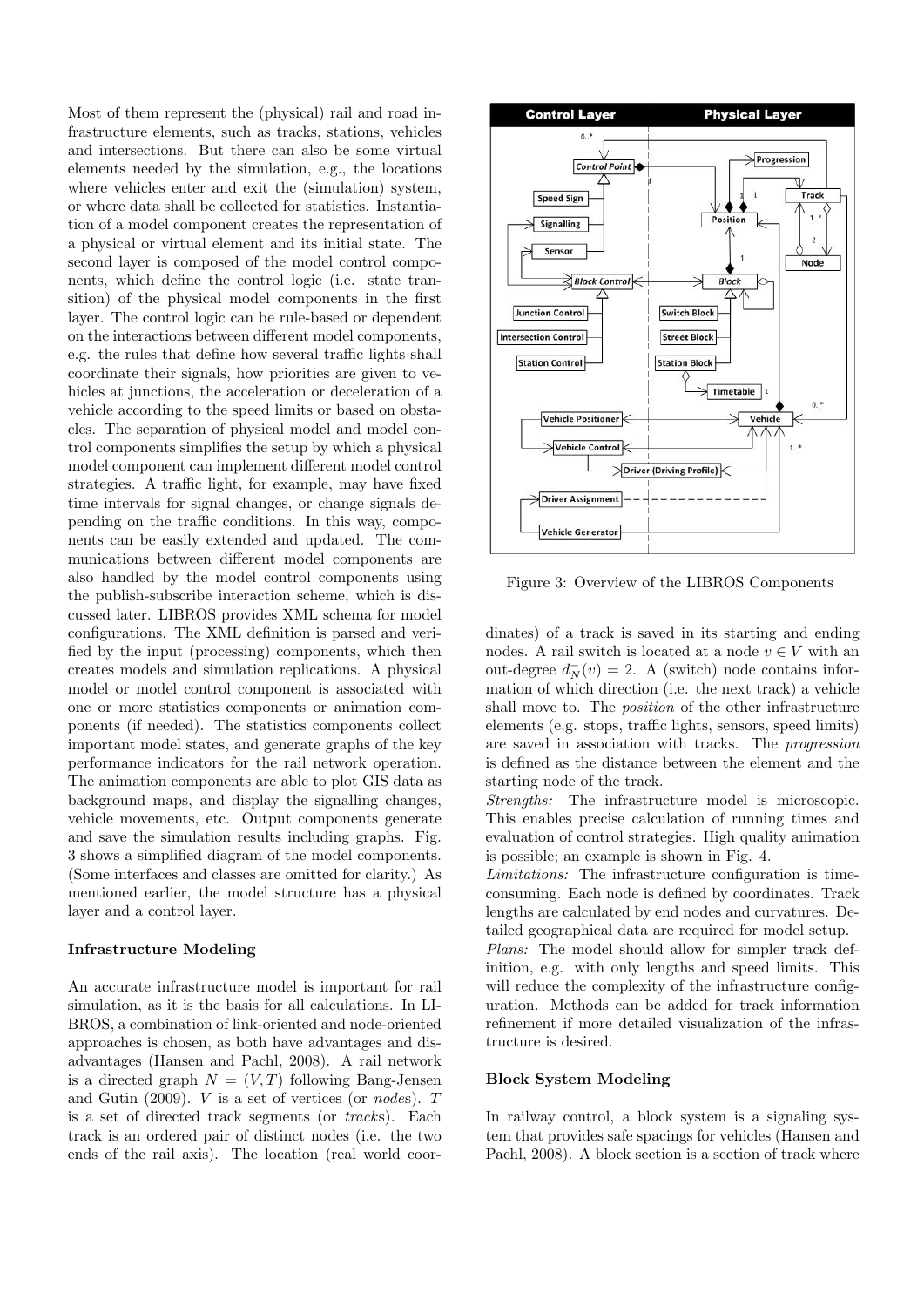

Figure 4: An Example of the Animation

a vehicle may only enter when the section is not occupied by other vehicles (Pachl, 2002); each section is guarded by a signal at the entrance. In the model, the concept is extended. Interlocking (at e.g. junctions and for singletracks) also uses the concept of block and block control, because from a modeling perspective, block systems and interlocking operate in a very similar way, i.e. vehicles may not enter a locked section, and the signalling logic of different traffic lights in one area is often interdependent. The block control components define the diverse signalling logic. It can be traffic dependent. At major intersections in a city, trams may not have priority over the other street traffic; hence users can configure the vehicles' waiting time distributions. Alternatively, the signalling logic can depend on the occupation state of another block. In this case, users can define the dependencies between different blocks using sub-blocks. A simple example is shown in Fig. 5. The crossing is guided by 3 traffic lights (thus 3 blocks); 4 driving directions are possible. Three sub-blocks are defined in the example. Passing through direction 1 needs sub-block 1; direction 2 needs sub-blocks 2 and 1; directions 3 and 4 need sub-blocks 3 and 2. The logic is very intuitive: when a sub-block is occupied by a vehicle, it can not be used by another. Thus the state of the traffic light depends on the availability of the required sub-blocks. The release time of a sub-block is identified precisely, e.g. once a vehicle at direction 2 releases sub-block 2 (i.e. the vehicle's tail left sub-block 2, but sub-block 1 is still occupied), the access of direction 3 or 4 is granted if there is any request. A vehicle requests the access of a block by triggering a request sensor placed in front of the traffic light. If the access is granted, the required sub-blocks are set to be locked immediately. The sensors can be of different types. The most common ones are request sensors and release sensors. The former are



Figure 5: Block Control using Sub-blocks

triggered by a vehicle's head, and the latter by a vehicle's tail. If there are conflicts at a crossing and requests are queued, the access is granted to the vehicle that has the highest priority.

Strengths: The block (and sub-block) components provide users the possibility to configure different signalling logic for e.g. crossings, stations, single tracks, and any combination of these infrastructures. The signalling logic for sophisticated infrastructure settings, e.g. where different light rail lines intersect in city centers and near train stations, has been modeled by this method.

Limitations: Configuration of block system models is hard for non-experts. The model components lack modularity. For example, to model a crossing, each block (sub-block), switch (direction), and sensor have to be configured individually.

Plans: Higher level components should be constructed. The authors are aware of the complexity of rail infrastructures. Because each element is unique, constructing components for all situations is impossible and unnecessary. But for some standard and often occurring situations, components can be designed to simplify the configuration. It is important to separate the functional definition of a component with its geoinformation.

## Vehicle Modeling

The vehicle component saves the vehicle's state and other information used for simulation and statistics, e.g. its size, speed, position, and "visible" objects (speed signs, signals, or a vehicle in front). Vehicles are generated according to timetables.A probability distribution can be introduced to simulate the earlier and delayed departure. The vehicle generator also assigns each vehicle a driver/driving profile that determines how a vehicle accelerates, cruises, and brakes. The vehicle movement is calculated by vehicle positioner using the Runge-Kutta integrator. Given the speed of a vehicle at time  $t_n$ , it computes the vehicle's speed and position (distance) at time  $t_{n+1}$  based on the vehicle's acceleration changes during the integration time-step. The acceleration rates are determined by the vehicle controller. As stated before, the vehicles can "drive on sight", meaning that a vehicle "sees" also other objects besides traffic lights. The objects being considered in the model are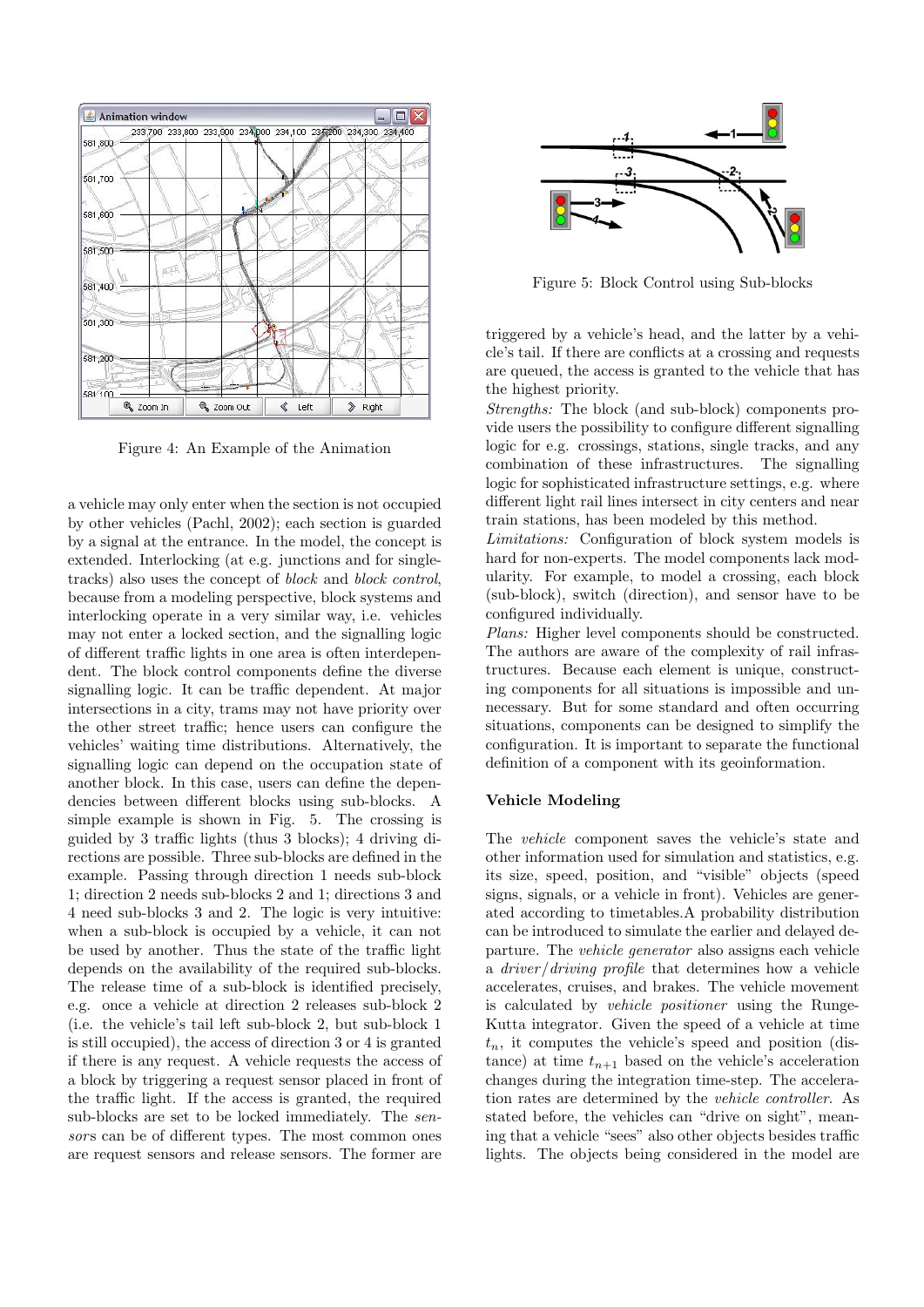(1) traffic lights, (2) changes of infrastructure, e.g. stops or stations, curves, (3) speed signs, (4) obstacles, e.g. a vehicle in front, and (5) other objects, e.g. an intersection or a switch, that by regulation a vehicle shall pass through with reduced speed. In principle, at each integration time-step, the vehicle "checks" the tracks in front of it, whether there are any objects associated with the tracks. The vehicle controller then decides if the vehicle shall accelerate, cruise or brake.An object may change state, e.g. a traffic light or a vehicle. If so, the object notifies the approaching vehicle using the publish-subscribe interaction scheme.

Strengths: Driving profiles introduce randomness into the driving behavior. "Drive on sight" is important for modeling light rail operation. The calculation of vehicle movement is precise and in detail.

Limitations: Checking acceleration and integration at each time-step has a high computational cost. Profiling the simulation program shows that this part of the calculation takes 74% of the execution time. The performance decreases when simulating large scale networks with many vehicles.

Plans: More efficient algorithms can be developed. A vehicle can check as far as possible until an object of interest is found, e.g. a traffic light, a sharp curvature, or another vehicle. Once an object of interest is found, the vehicle decides if and when it shall accelerate or brake; and the object "informs" the vehicle if the state of the object has any change, based on which the vehicle may react.

# Asynchronous Messaging

The object-to-object communication in LIBROS (and DSOL) is accomplished by the publish-subscribe (or event notification) interaction scheme. With systems based on this scheme, subscribers register their interest in an event, or a pattern of events, and are subsequently asynchronously notified of events generated by the publishers (Eugster et al., 2003). The strength of this eventbased interaction style lies in the full decoupling in time and space between publishers and subscribers (Eugster et al., 2003). Furthermore, asynchronous communication prevents disproportionate polling between objects and enables well tailored communication between potentially distributed objects (Jacobs, 2005). The publishsubscribe scheme is implemented following the observer pattern (also known as the publish-subscribe pattern) which defines a non static one-to-many dependency between objects so that when one object changes state, all of its dependents are notified and updated automatically (Gamma et al., 1994). For example, when simulating a vehicle approaching a traffic light, the state change of the traffic light is obviously of interest to the vehicle. Thus the vehicle registers to the traffic light's subscribers list and becomes a listener of the state changes of this traffic light in order to be notified. Once the vehicle passed the traffic light, it deregisters itself from the list. In LIBROS, not only the communication between the model components uses such a scheme but also the simulation services (animation, statistics, file generation, etc). Concerning implementation of the observer pattern (or the publish-subscribe scheme in general), common issues include unexpected updates (Gamma et al., 1994), thread-safety, and lapsed listeners (Goetz, 2005). When these issues are treated with prudence, the publish-subscribe interaction scheme is an efficient and convenient method for asynchronous communication.

# Data-Driven Simulation

In a recent paper (Huang and Verbraeck, 2009), the authors proposed a dynamic data-driven approach for rail transport simulation. The idea is to automatically perform model calibration and validation by comparing the model output with the rail operation data. The model states at each state transition are saved to compare with the available data. The model is duplicated so that different model calibrations can be simulated in parallel to evaluate which parameter configuration is better. In this regard, efficient model state save and component copy are of importance. With the current library, the model states are periodically written to output streams for state saving. With the DEVS formalism, state changes are formally defined by the internal and external transition functions  $(\delta_{int}, \delta_{ext})$ , which make it easier to trace the state transition and causality. The model can be saved or copied at each state transition. Therefore, transformation of LIBROS model components by using the DEVS formalism would also benefit the development of automatic model calibration and validation.

## **CONCLUSIONS**

This paper discussed the architecture and model components of LIBROS, and the strengths and limitations of its design. The library supports distributed rail simulation that uses configurable components as model building blocks. Not only does the library support rail transport design from an engineering perspective, its advanced animation and visualization capabilities makes it an efficient means of communication and enforces common understanding between transit authorities, service providers, as well as other parties involved. The library has been used in projects that showed good results (Kanacilo and Verbraeck, 2006, 2007; Kanacilo and Oort, 2008; Huang et al., 2010). Microscopic modeling offers simulation experiments with high detail that is important for timetable construction and conflict detection and resolution. The library currently models the vehicle movement using differential equations solved by numerical integrators. This solution offers high simulation precision but comes with a high computational cost, which hinders software performance. Infrastruc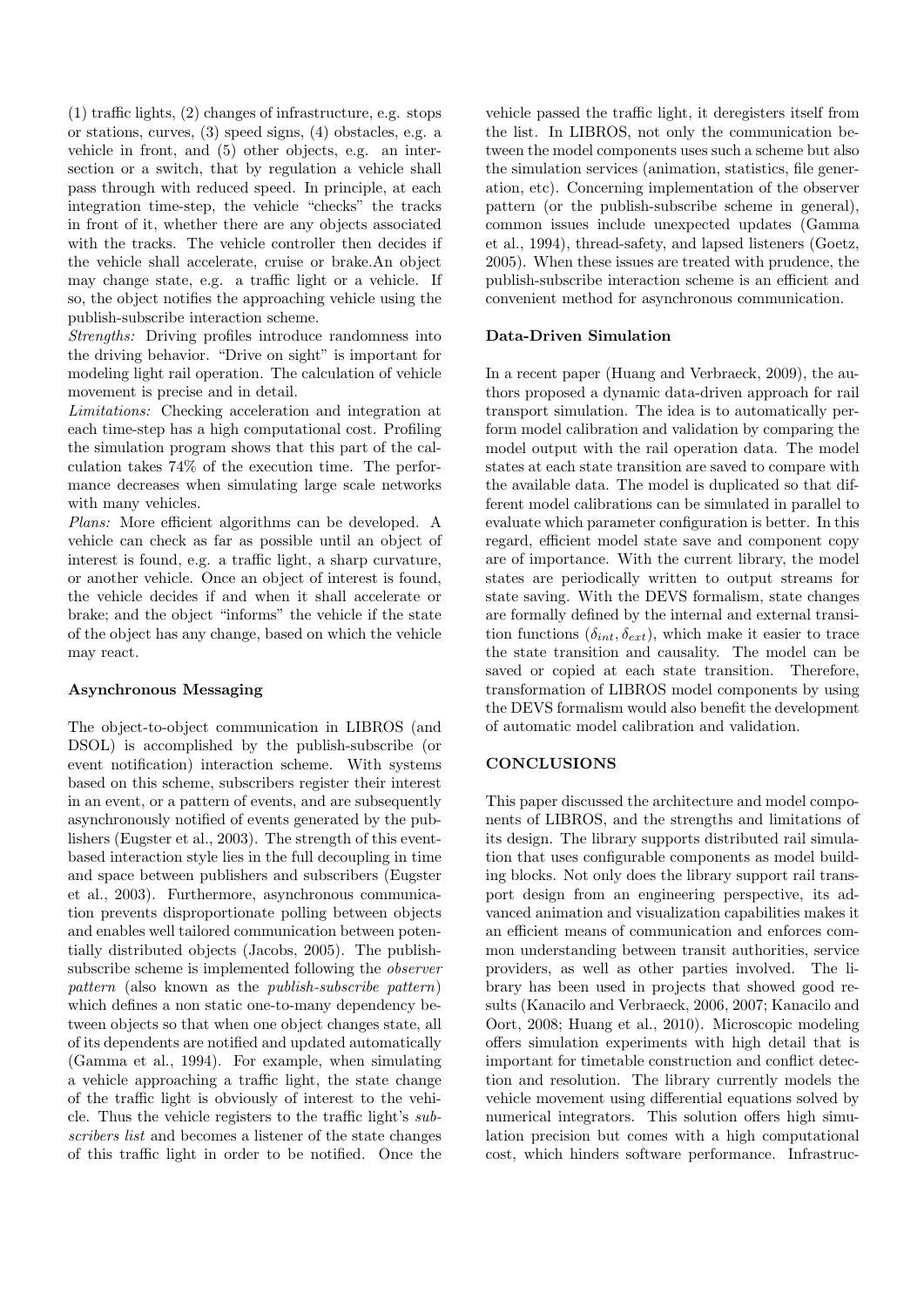ture configuration can become very complex for the configuration of large scale rail networks. Both limitations can be mitigated by using the DEVS system theoretical formalism which offers a formal specification for modular and hierarchical discrete event systems. The transformation of LIBROS using the DEVS formalism is underway. When LIBROS uses DEVS formalism, the communication between model components would naturally use message transmission through ports. The communication between the simulation services will remain using the publish-subscribe scheme. Our next step is to extend the library for data-driven simulation through which automatic model calibration and validation can be performed (Huang and Verbraeck, 2009). In this context, the DEVS formalism will also benefit the library design.

## ACKNOWLEDGMENTS

The authors would like to acknowledge the support of HTM Urban Public Transport, the Netherlands.

# **REFERENCES**

- Bang-Jensen J. and Gutin G., 2009. Digraphs: Theory, Algorithms and Applications. Springer Monographs in Mathematics. Springer Science, 2nd ed.
- Bendfeldt J.P.; Mohr U.; and Mller L., 2000. RailSys, a system to plan future railway needs. Advances in Transport, 7, 249–255.
- Button K.J. and Hensher D.A. (Eds.), 2001. Handbooks in Transport 3: Handbook of Transport Systems and Traffic Control. Elsevier Science.
- Carey M. and Carville S., 2002. Testing schedule performance and reliability for train stations. Journal of the Operational Research Society, 51, no. 6, 666–682.
- Carey M. and Carville S., 2003. Scheduling and platforming trains at busy complex stations. Transportation Research Part A: Policy and Practice, 37, no. 3, 195–224.
- Carey M. and Lockwood D., 1995. A Model, Algorithms and Strategy for Train Pathing. The Journal of the Operational Research Society, 46, no. 8, 988–1005.
- Eugster P.T.; Felber P.A.; Guerraoui R.; and Kermarrec A.M., 2003. The many faces of publish/subscribe. ACM Computing Surveys, 35, no. 2, 114–131. ISSN 0360-0300. doi:http://doi.acm.org/10.1145/857076. 857078.
- Ferreira L., 1997. Planning Australian freight rail operations: An overview. Transportation Research Part A: Policy and Practice, 31, no. 4, 335–348.
- Gamma E.; Helm R.; Johnson R.; and Vlissides J., 1994. Design Patterns: Elements of Reusable Object-Oriented Software. Addison-Wesley.
- Goetz B., 2005. Java theory and practice: Be a good (event) listener. IBM Java Technology Technical Library.
- Hansen I.A. and Pachl J. (Eds.), 2008. Railway Timetable & Traffic: Analysis-Modelling-Simulation. Eurailpress.
- Ho T.; Mao B.; Yuan Z.; Liu H.; and Fung Y., 2002. Computer simulation and modeling in railway applications. Computer Physics Communications, 143, no. 1, 1–10.
- Huang Y. and Verbraeck A., 2009. A Dynamic Data-Driven Approach For Rail Transport System Simulation. In M.D. Rossetti; R.R. Hill; B. Johansson; A. Dunkin; and R.G. Ingalls (Eds.), Proceedings of the 2009 Winter Simulation Conference. IEEE, 2553– 2562.
- Huang Y.; Verbraeck A.; van Oort N.; and Veldhoen H., 2010. Rail Transit Network Design Supported by an Open Source Simulation Library: Towards Reliability Improvement. In Transportation Research Board 89th Annual Meeting Compendium of Papers. 10-0310.
- Jacobs P.H.M., 2005. The DSOL simulation suite -Enabling multi-formalism simulation in a distributed context. Ph.D. thesis, Delft University of Technology, the Netherlands.
- Kaas A., 2000. Punctuality model for railways. Advances in Transport, 7, 853–860.
- Kanacilo E.M. and Oort N.v., 2008. Using a rail simulation library to assess impacts of transit network planning on operational quality. In WIT Transactions on the Built Environment, WIT Press, 103. 35–43.
- Kanacilo E.M. and Verbraeck A., 2006. Simulation services to support the control design of rail infrastructures. In Proceedings of the 2006 Winter Simulation Conference. IEEE, 1372–1379.
- Kanacilo E.M. and Verbraeck A., 2007. Assessing tram schedules using a library of simulation components. In Proceedings of the 2007 Winter Simulation Conference. IEEE, 1878–1886.
- Kavicka A. and Klima V., 2000. Simulation support for railway infrastructure design and planning processes. Advances in Transport, 7, 447–456.
- Koutsopoulos H. and Wang Z., 2007. Simulation of Urban Rail Operations: Application Framework. Transportation Research Record, 2006, 84–91.